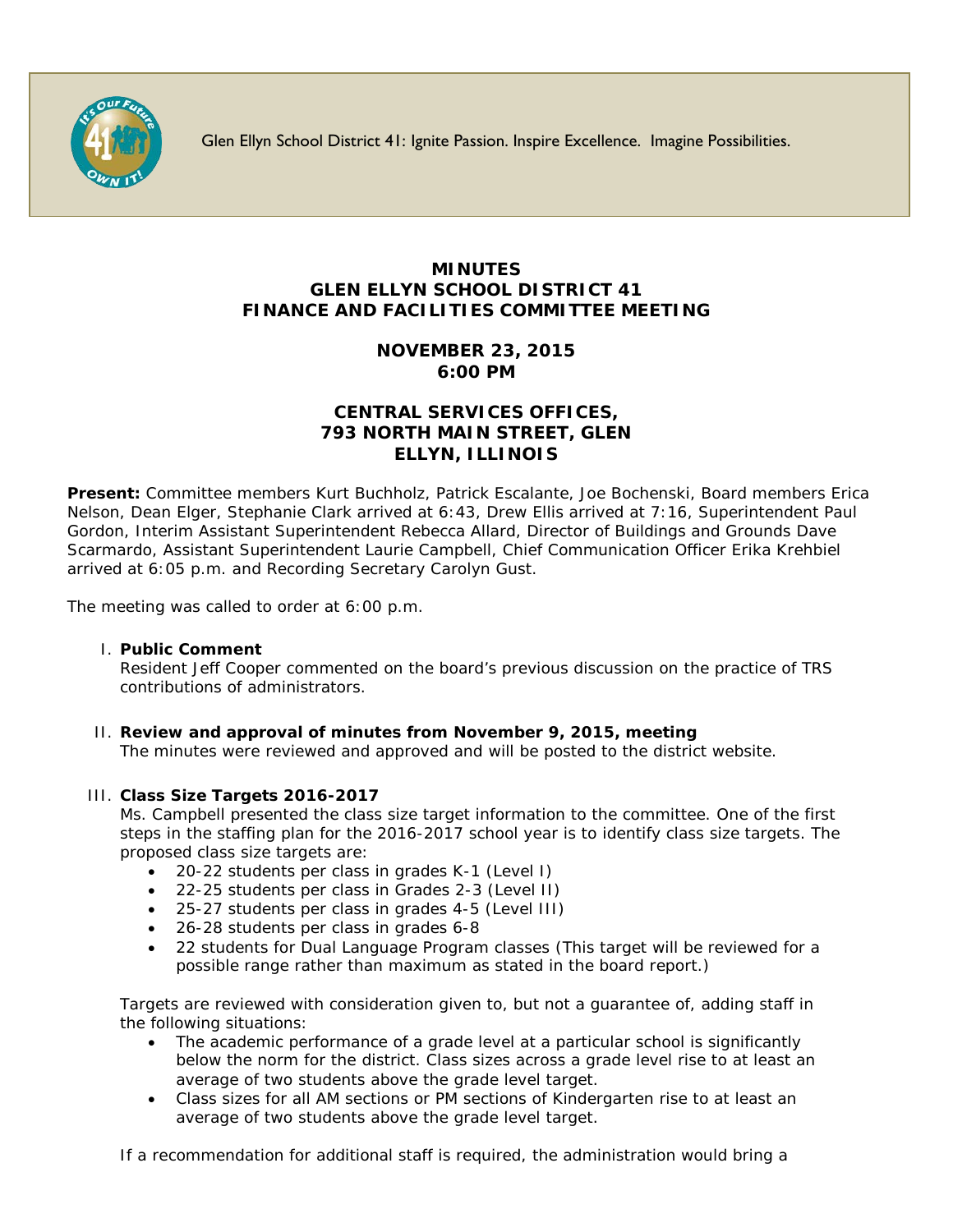recommendation to the board for approval. This information will be presented to the Board of Education for discussion at the December 14, 2015, meeting.

#### IV. **Capital Project - Lockers and Cubbies for Ben Franklin and Forest Glen**

Mr. Scarmardo presented the information regarding the locker replacement with cubbies to the committee. In a prior board meeting, the board requested that the administration remove the existing locker maintenance costs from the 2016/2017 capital projects budget. The board wanted to explore replacing the lockers rather than maintaining them as they are at the end of their life expectancy.

Initial costs were high so Mr. Scarmardo met with the distributer, walked and measured both building and estimated costs are as follows:

| Forest Glen: Remove/replace 253 metal lockers with cubbies      |       | \$44,650 |
|-----------------------------------------------------------------|-------|----------|
| Ben Franklin: Remove/replace 104 metal lockers with 121 cubbies |       | \$24.345 |
|                                                                 | Total | \$68.995 |

The increased number of cubbies at Ben Franklin (17) is due to the reduction of space necessary when replacing a locker of 15 inches to a standard 12 inch storage cubbie.

This information will be presented for discussion to the Board of Education at the December 14, 2015, board meeting.

#### V. **Student Fees 2016-2017**

Dr. Gordon reported the student fee information was presented at a previous meeting and the fees are being presented again with the added technology fee per committee request.

Student fees have remained unchanged for 7 or 8 years. The new technology fee will cover the complete cost of the insurance on all student Chromebooks. Mr. Buchholz expressed concern about adding a technology fees rather than reducing the district budget to make up the cost of the Chromebook insurance.

General discussion was had regarding student fees and the committee agreed to move this forward to the full Board of Education for discussion at the December 14, 2015, board meeting.

#### VI. **TRS Administrator Compensation**

At the October 26 and November 9 meetings, board members shared their perspectives on the district practice of making TRS payments on behalf of district administrators. Following these discussions there was consensus to move the topic back to the finance committee to create a proposal for full board consideration and possible action. Committee and board members discussed the various options previously presented and how those options can be applied to both current and new administrators. Ms. Clark noted that before deciding on what type of benefit should be applied, she felt there should be a full board vote on whether or not the majority of the board wanted to continue the TRS benefit. Committee members agreed and will ask that the item be placed on the agenda at the December 14, 2015, meeting.